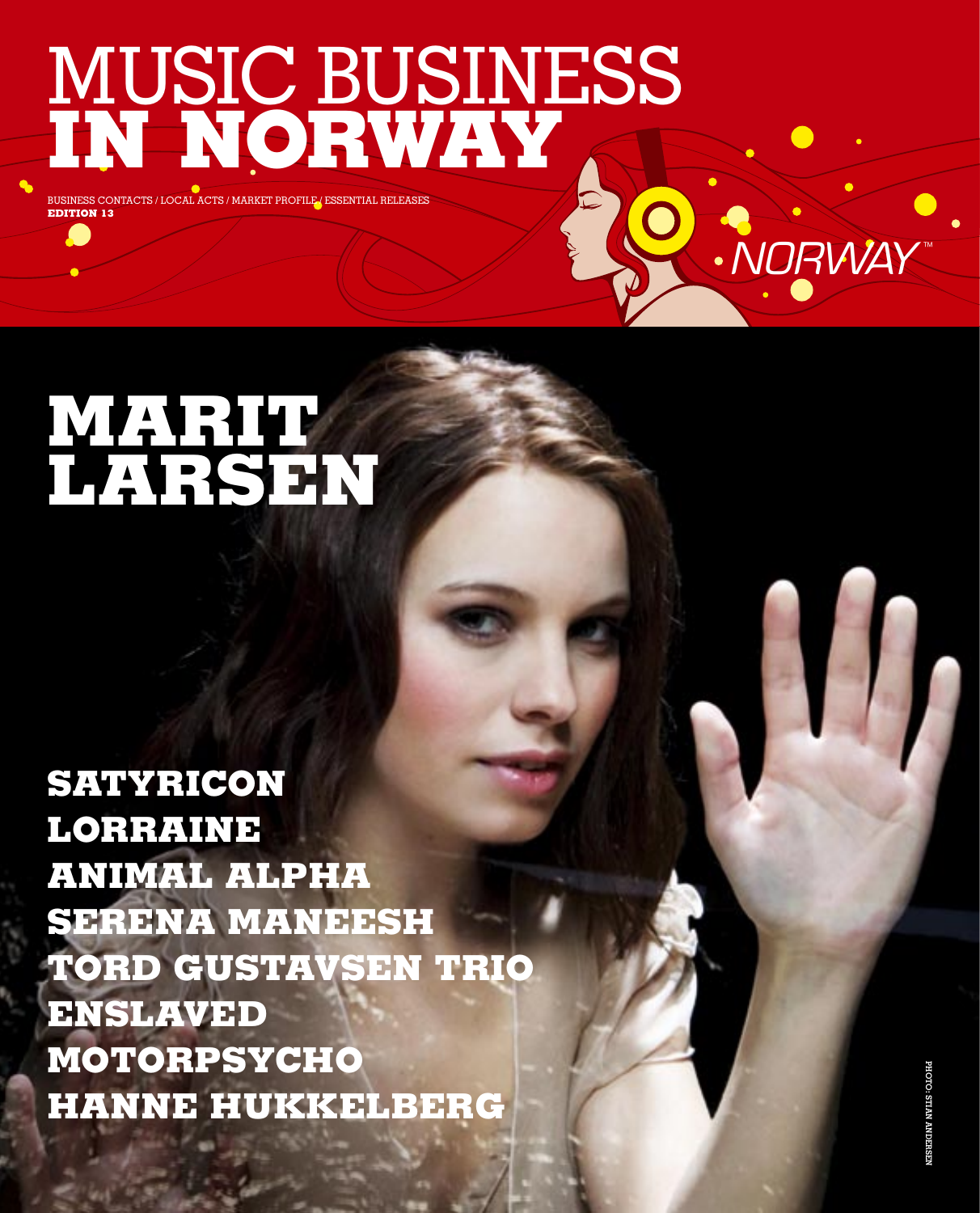

## NORWAY<sup>\*</sup>

Music fans in countries across the world are catching the Norwegian music bug.

In addition to appearances at major international music industry events, Norwegian artists have been filling halls and thrilling festival goers throughout Europe, North America and beyond. And the industry powers that be are taking note. In a recent feature on Norway the veritable U.K. music industry bible Music Week exclaimed that, "…the Norwegian music scene in 2006 should cause executives … across the world pangs of envy," and gave its readers a sample of the country's "wealth of talent" by featuring 16 Norwegian acts on a CD included with the magazine. Some of those acts, including Animal Alpha, Thomas Dybdahl and Marit Larsen will give Popkomm attendees a chance to experience their diverse talents when they join seven other Norwegian acts during two Norwegian Night showcases, both to be held on Thursday (21 August) at the Kesselhaus/Popkomm Festival Centre. Come join us – but be prepared: You may just catch the bug, too!

> After first signing to Norwegian indie label Rec 90, Norwegian trio Lorraine has become a British pop act this year. Hardly a week has passed without Lorraine having played a few U.K. venues, including three supporting act dates for the Pet Shop Boys. Prior to the release of the single "I Feel It," *Music Week* wrote "… following Depeche Mode and Pet Shop Boys before them, Lorraine bring some much needed sincerity to pop music." In November 2005, Sony BMG U.K. landed a global joined venture deal with the trio's new Norwegian label, Waterfall Records. www.lorrainemusic.com

**Inger Dirdal, Managing Director, Music Export Norway www.musicexportnorway.no**

**HANNE HUKKELBERG**

#### **LORRAINE LONDON CALLING**

#### **MORE LITTLE THINGS COOKING**

In 2005, Hanne Hukkelberg's debut album *Little Things* was released in the U.K. "A work of sheer delicacy and delight, Norwegian Hanne's vocals are sublime like  $\alpha$  Thirties jazz singer, but with  $\alpha$  Nordic twang that isn't so far removed from Björk," wrote *Music Week*. The album ended up ranked as one of *The Sunday Times*' top ten albums of last year. This year, Hukkelberg built up to her September follow-up release *Obelix* by visiting festivals such as Wiener Festwochen, Denmark's Roskilde Festival, Supersonic in Birmingham and London's The Luminaire, as well as festivals in Oslo, Madrid, Rennes in France and two of the largest Norwegian jazz festivals. hanne.hukkelberg.net

#### **ENSLAVED BY PROG**

Norwegian black metal band Enslaved originated the sound of what has become known as "viking metal." The band's last three albums have seen it expand its sound to include elements of 70s prog rock and Pink Floyd-esque ambience. The albums *Monumension* and *Isa* were, however, topped by the epic and innovative *Ruun*, an album influential metal magazine *Terrorizer* described as "another triumphant continuation of their powerful legacy." Enslaved and its Norwegian label Tabu Records have planned an extensive U.S. tour for January 2007. Enslaved is touring Europe this September and the Nordic countries in November. www.enslaved.no

by: arm celebrates a 10 year jubilee in<br>Trondheim 8-10th of February 2007 and your<br>welcome to 3 days of the best and newest<br>Scandinavian music and useful meetings with delegates from around the globe.

by:Larm - When Music Is Your Business

SpareBank 1

www.bylarm.no





**ENSLAVED**

djuice<sup>\*</sup>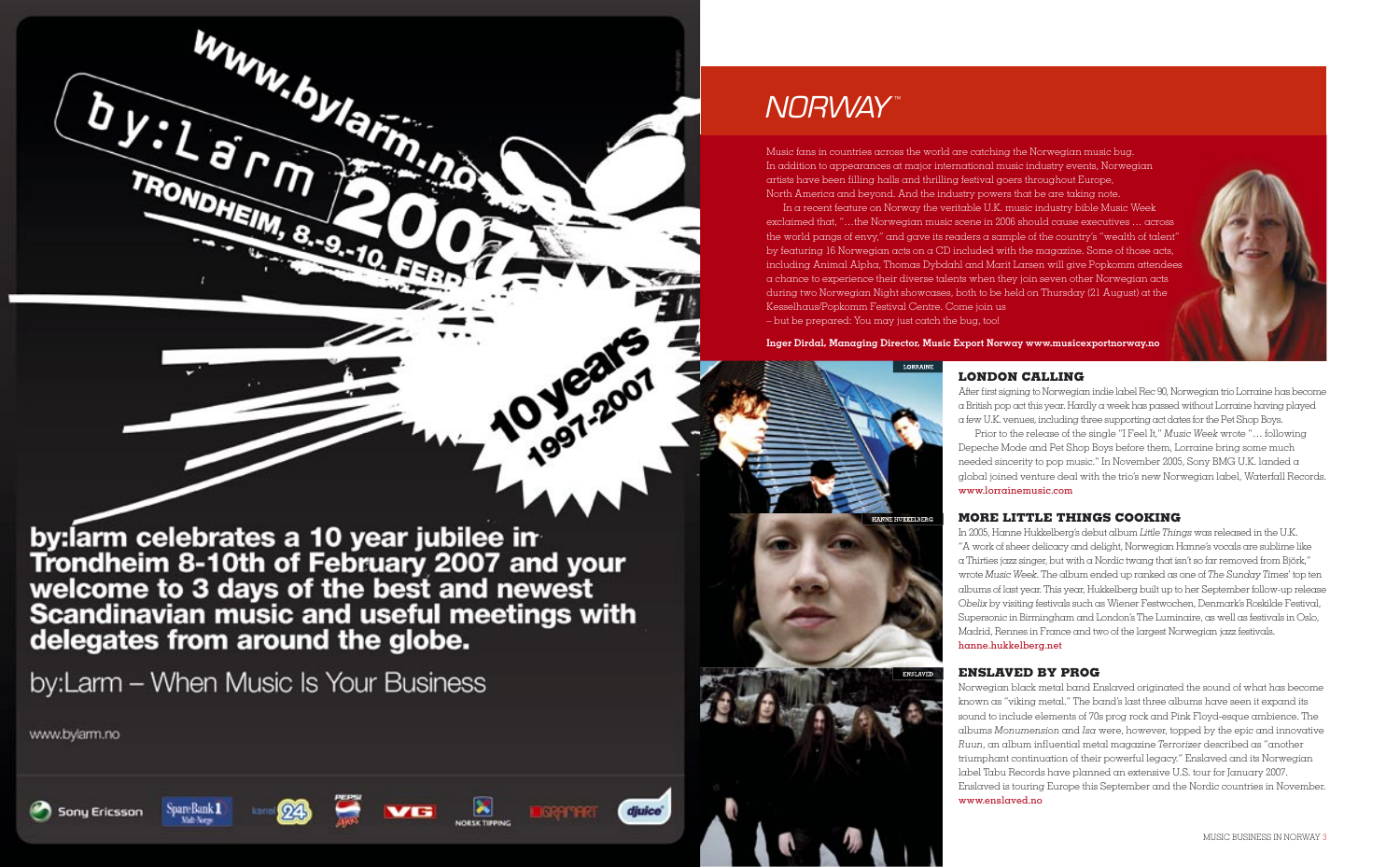## **THIS IS NORWAY**  IN DENMARK



Kaizers Orchestra seem to have started a Norwegian indies' invasion of Denmark. Kaizers was an instant live scene favourite before Universal Music Denmark released its third album, bringing the six-piece Norwegianlanguage folk-punk rockers to No. 3 on the Danish album chart with *Maestro*. Despite three consecutive No. 1 albums in Norway, Kaizers gave the Danes the honour of the double live album and DVD recording *Live at Vega*, Copenhagen.

"Scandinavia's craziest live show is finally preserved on DVD ... Live in concert Kaizers Orchestra is a phenomenon whose resemblance simply does not exist," Danish web magazine *Soundstage.com* wrote in a review, giving the band five out of a possible six stars.

While Kaizers still was an undisputable indie band, Danish independent label Copenhagen Records looked to the Norwegian indie scene for inspiration. In January 2005, they released award winner Thomas Dybdahl's third solo album *One Day You'll Dance For Me, New York City*.

The *Jim Stärk* album got five out of six stars in Danish newspaper *Berlingske Tidende*, who wrote "American 1970's west coast music has been as criticized as it has been successful ... And along comes a Norwegian trio that plays such charming and organic 70's west coast music, reminiscent of The Eagles and Steely Dan ... Fine goods."

"Thomas Dybdahl is without a doubt one of the greatest talents on the Scandinavian scene right now," said product manager Jakob Sørensen.

To be able to release the whole catalogue of the singer songwriter from Stavanger, Copenhagen Records had the Norwegian label CCAP put together *October Trilogy*

with all of Thomas Dybdahl's releases: Three albums, an EP and  $\alpha$  DVD. Following its April 2006 release, the box set took Dybdahl to Danish and Norwegian album charts once again.

Copenhagen is part of the MBO network of independent Danish labels. MBO colleagues A:larm Music started its Norwegian adventure in April 2005 with pop trio Jim Stärk from Oslo. Once again, an Award winning Norwegian indie act made Danish distribution and headlines with its third album after considerable success in Norway.

"Jay-Z is a really nice man. Like most other people who run the record industry, he is open to working with new people, whether they are from Brooklyn or Norway," says Tor Erik Hermansen about his new employer.

Every now and then,  $\alpha$  band emerges from the extreme and alternative outskirts of rock music and breaks into the mainstream – and 2007 will probably see Norwegian black metal veterans act Satyricon achieve huge commercial success with its no-compromise metal. Following the release of its latest opus *Now, Diabolical*, Satyricon received a glowing review and the top score of 5Ks in

In 2006, both Copenhagen Records and A:larm Music continue their Norwegian adventure. In May 2006 Copenhagen released rock trio BigBang's *Poetic Terrorism*. A:larm added Norwegian rock band Animal Alpha to their roaster, and released the Sylvia Massy-produced debut album *Pheromones* (Racing Junior) in June 2006. www.kaizers.no – www.thomasdybdahl.com www.jimstark.no – www.smallbang.net www.animalalpha.com

Alternative singer-songwriter William Hut is one of the few artists ever nominated for a Spellemann prize (Norway's equivalent to the Grammy) in two different categories with two different albums released the same year. Universal Music Norway has taken the hint, and will release Hut's new album in the fall  $of 2006$ 

Ever since Ne-Yo (picture) skyrocketed to the top of the *Billboard* charts with his smooth soul ballad "So Sick," the phone hasn't stopped ringing at Norwegian production team Stargate's studio. In 2006, Tor Erik Hermansen and Mikkel Eriksen have written songs for stars such as R. Kelly and Lionel Richie – and their CV grows everyday.

The duo moved to New York in 2005 after closing the studio in Trondheim where they recorded dozens of hits for Blue, Mis-Teeq, Mario, Elton John, Beenie Man and Atomic Kitten. Their big break in the incredibly hard American market came when Stargate started working for Def Jam and its famous president Jay-Z.

## **FROM NORWAY TO BROOKLYN**





rock bible *Kerrang*. "It's by far the best album they've ever made; a perfect distillation of past glories, protected by bullet-proof charisma and touched by genius. It's brutal, unsettling and strangely accessible," the magazine wrote.

After Satyricon turned down Ozzfest, the band received another 5K in Kerrang for its brief but stunning set at the giant metal festival Download. Most important, however, is that the success comes without softening the classic metal sound that is Satyricon, according to drummer Frost. "The style of music that we're doing now is closer to the original black metal of the 80's and our earlier stuff and of course, we have given it a very Satyricon-touch and have done something very unique to it."

www.satyricon.no

## **DIABOLICAL IN THE MAINSTREAM**

#### IN BRIEF

Along with Sweden and Denmark, Norway has withdrawn from the Junior Eurovision Song Contest (JESC). Still, the Norwegian final attracted viewers and record buyers like never before. Winners qualified for a Nordic Song Contest, which once was what grew into JESC.

Hanne Sørvåg from Stavanger wrote the *American Idol* compilation entry song "My Destiny" for runner-up Katherine McPhee. The Norwegian girl is out with a new radio single "I Don't Feel a Thing," which picks up where she left off under the alias Paris.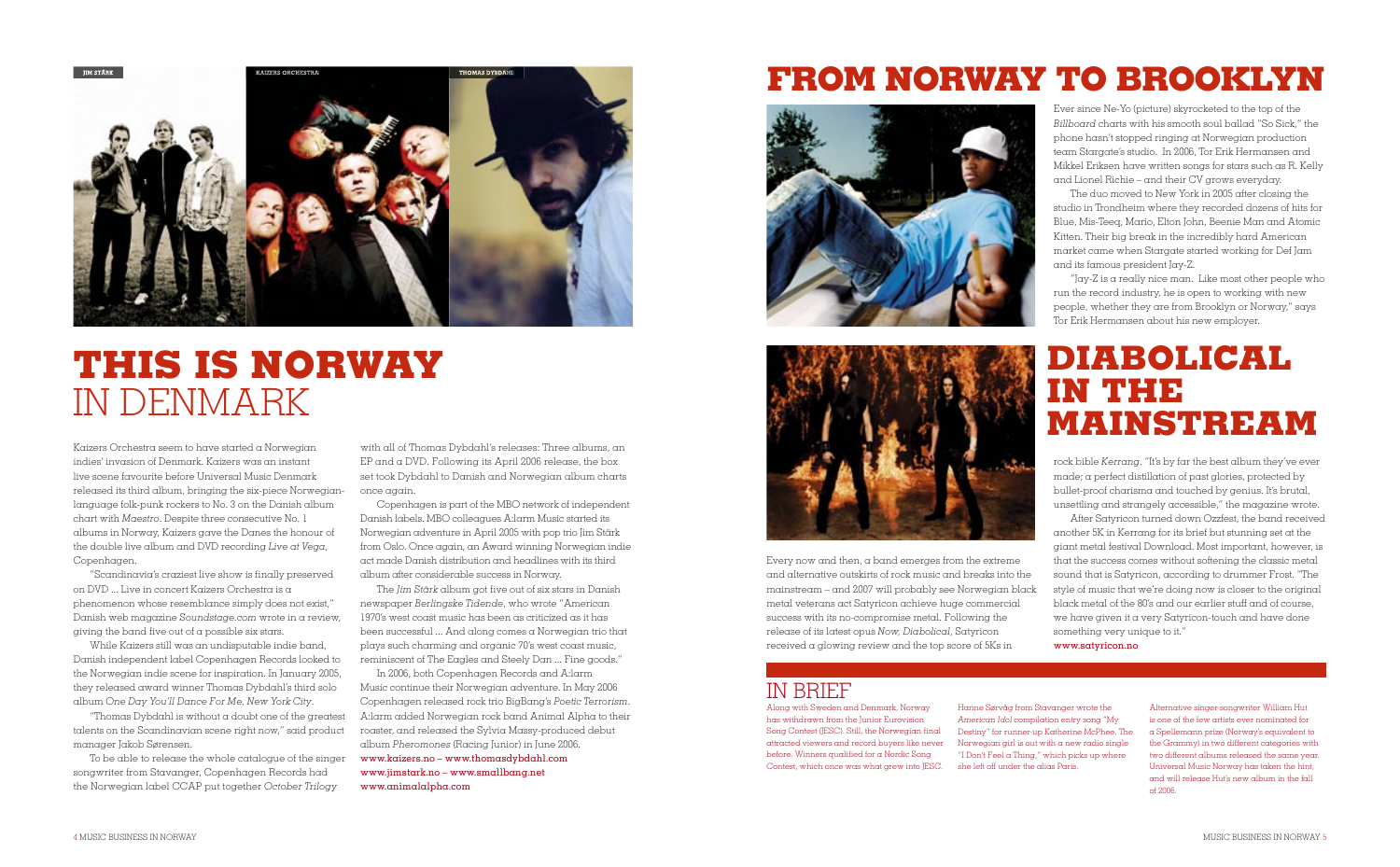The famous German record label ECM has become a strong channel for Norwegian veterans and talent within jazz, classical and contemporary music. Thus far, 2006 has added some more Norwegian artists to the extensive roster of award-winning Norwegian ECM recording artists.

The second album of Tord Gustavsen Trio's (*The Ground*) won the Australian Jazz Award for International Jazz Album of the Year in competition with Wayne Shorter and Stefaon Bollani. *The Ground* was released in early 2005, and went to No. 1 in the Norwegian album chart – that is, the pop album chart.

Guitarist veteran and Honorary Spellemann Award winner Terje Rypdal was among the 2006 second quarter winners of Preis der Deutschen Schallplatten kritik with

his live album *Vossabrygg*. The album was just short of entering the album Top 40 chart to become the guitarist's second Top 40 jazz album.

The string quartet Cikada was awarded the Dutch Edison Award for the ECM New Series release *In Due Tempi*. After a number of remarkable releases with Norwegian award-winning ECM stars such as Trygve Seim and Jon Balke, Cikada is awaiting the fall 2006 ECM release of *So There* together with bassist Steve Swallow and pianist Steve Kuhn.

www.ecmrecords.com www.tordgustavsen.com www.cikada.no www.jeffgower.com/rypdal.html

## **AWARD WINNERS UNITE**

In August 2005, Serena Maneesh quietly released its debut album *Serena Maneesh*, a beautifully crafted and My Bloody Valentine-inspired noise-pop album on micro record label Honeymilk. The album earned some great reviews, listeners outside the hipster indie scene started taking notice, and the ball slowly started rolling. An album review by website Pitchfork Media caused an explosion of interest, saying "They get it, Serena Maneesh, their demeanour electric and alternating, built off antagonistic relationships. The band, like the instrument, are apt to prove noise and un-noise are of one cut," the renowned website wrote, rewarding the album 8.6 out of a possible 10.

 Manager Vegard Strømsodd regards the review as the band's first breakthrough, but says he was not prepared for the storm of interest that followed. "In the 48 hours after Serena Maneesh was reviewed on Pitchfork, I received 100 serious business mails on the band from 15 different countries!" Serena Maneesh is now signed to Beggars Banquet worldwide, and will tour the U.S. from 8 September to 6 October.

www.serena-maneesh.com

## **A PITCH FOR SUCCESS**

After four consecutive Spellemannnominated albums (the first three of which she won), Bertine Zetlitz releases her fifth album *My Italian Greyhound* (Virgin/EMI) in September 2006. The first single "500" arrived at Norwegian radio in late June and went straight to No. 13.

Electronic Arts (EA) is known for some of the greatest trademarks in computer games, including *EA Sports*, *EA Big*, *The Sims* and *Command & Conquer*. At the launch of their own music publishing operation at the music business festival MusExpo 2006 in Hollywood, EA put one band on the stage: Norwegian indie rockers Animal Alpha.

The story of Animal Alpha can serve as a textbook example on the games industry's involvement in music. In 2005, EA joined the Norwegian broadcaster NRK P3 in its annual demo competition, Urørt (Untouched). A separate Urørt show was held, where the public voted for their favourite independent band to appear in a computer game. Animal Alpha won, and subsequently the band's tracks appeared in million selling EA games *Burnout Revenge* and *NHL 06*.

As a host of the MusExpo's cocktail reception at The Key Club in West Hollywood on 1 May, 2006, EA's Worldwide Head of Music, Steve Schnur, picked Animal Alpha to appear on stage. Silje Grønli of EA Norway says, "We are extremely proud to contribute in bringing one of Norway's most interesting bands out to the world. Animal Alpha is the world of music's equivalent to the *Burnout* games; total mayhem and rock 'n' roll."

Norwegian games developer and publisher Funcom has risen to stardom in the games world through games such as *Anarchy Online*, *The Longest Journey* and the

upcoming *Conan the Barbarian* game. While developing a sequel to *The Longest Journey* (named *Dreamfall*), Funcom linked up with Norwegian singer-songwriter Even Johansen, otherwise known as Magnet.

"Instead of simply licensing a number of released songs and placing them on top of the game design, like it is done in so many games, we really try to make the music experience in *Dreamfall* both unique and original," says Funcom's Lead Sound Engineer Simon Poole.

So after three albums on the Atlantic label, landing songs in TV series such as *The O.C.* and *Six Feet Under* and in the blockbuster movie *Mr. & Mrs. Smith*, Magnet made his computer game debut followed by the *Dreamfall – The Longest Journey* Soundtrack EP.

On the Norwegian metal scene, 2K Games searched out Green Carnation to appear in the game *Major League Baseball 2K6* and in its POS and ad campaigns throughout the U.S. The game shipped a million copies by its April release, and featured the song "Pile of Doubt" from Green Carnation's 2005 Season of Mist release *The Quiet Offspring*. Prior to the game release, Green Carnation toured the U.S. promoting *The Acoustic Verses*, which was released on the band's own label Sublife.

www.animalalpha.com – www.greencarnation.no www.homeofmagnet.com – www.ea.com www.funcom.com – www.2ksports.com

## **SCORING THE GAME**

## IN BRIEF

Susanna and the Magical Orchestra received rave reviews all over Europe and the U.S., and made *Mojo*'s Top Ten with debut album *List of Lights and Buoys*, which will be followed up by the new release this fall, *Melody Mountain* (Rune Grammofon).

Solveig Slettahjell Slow Motion Quintet has been visiting festivals on both sides of the Atlantic since releasing its third album *Pixiedust* to a No. 15 chart placement in 2005. In addition, the band has been in the studio recording its new album *Good Rain* (Curling Legs).





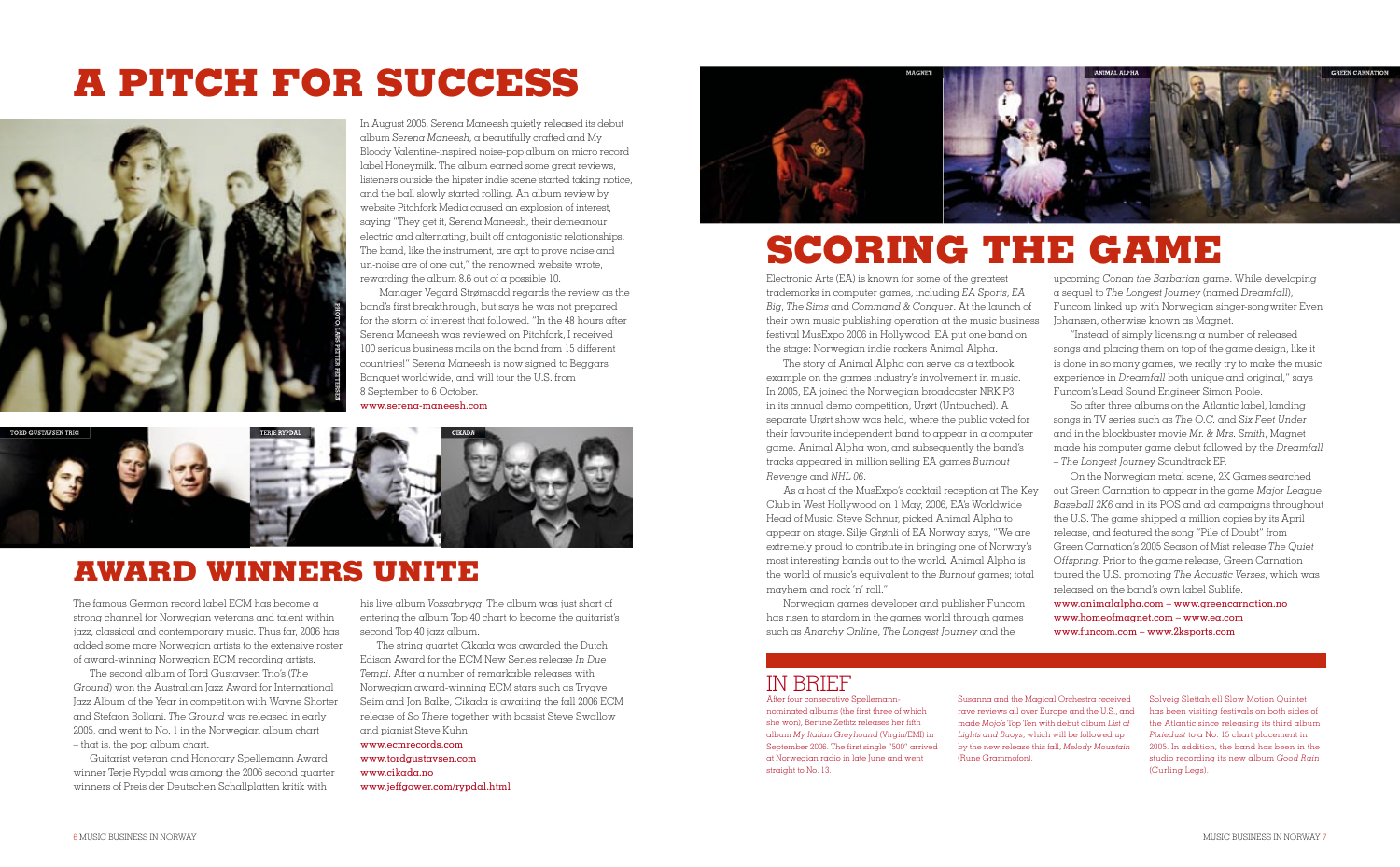#### 

#### **PERSPECTIVE: ROCK**

All countries have bands that through years of releasing strong albums and intense touring have become national treasures. In Norway, that status was cemented by the return of DumDum Boys. The band's album *Gravitasjon* was the only release that could rival Madrugada's tripleplatinum album *Live at Tralfamadore*. Brut Boogaloo fi nally released the 70s rock styled *When the Dog Takes Over*, while hardcore pioneers JR Ewing sadly called it quits with a farewell tour. The hardcore torch is carried on by bands such as Silence the Foe and Jeroan Drive, while punk rock phenomenon Turbonegro started the recording of their follow-up to *Party Animals*.

If you check the listing for Motorpsycho on Norwegian music site bandeindex.no, it says only two things about the band: "Rock & Roll Grand Royal! Psychedelic Kings!" Those descriptions really sum up what this juggernaut of a band is all about. Having released a dozen studio albums, many of which were double or triple albums, and a series of live recordings, the band once again satisfied both critics and record buyers with the double CD *Black Hole/Blank Canvas*. Gebhardt, the group's drummer for 15 years, left the band before the album to concentrate on his bluegrass and country projects, and bassist/vocalist Bent and guitarist Snah chose to continue without replacing him. The album, which features Bent on drums, suffered surprisingly little from it, and the following European tour saw the band give their loyal European fanbase the best shows in years. www.motorpsycho.fix.no

#### ESSENTIAL RELEASES:

Brut Boogaloo – *When the Dog Takes Over* (Big Dipper) DumDum Boys – *Gravitasjon* (EMI) Bonk – *Bonk Against Nothing* (Racing Junior) Grand Island – *Say No to Sin* (Racing Junior) Serena Maneesh – *Serena Maneesh* (Honeymilk)

#### **PROFILE: MOTORPSYCHO**

#### **PERSPECTIVE: POP**

Prior to December 2005, live albums never reached top hit status in Norway. But that all changed when Madrugada released *Live at Tralfamadore*, which went straight to the top of the chart and stayed there for a record-breaking  $11$  consecutive weeks. It was the first album in a year to sell 100,000 copies in Norway. The first half of 2006 ended with the next 100,000+ success, yet another live album, *Hallelujah Live*, where Universal Music recording artists Espen Lind and Askil Holm met up with Sony BMG's Pop Idol bestsellers Kurt Nilsen and Alejandro Fuentes. In addition, live albums from Gåte, Kaizers Orchestra and Seigmen all went Top 10 during the first half of 2006. www.madrugada.com – www.playroom.com

#### ESSENTIAL RELEASES:

Marit Larsen – *Under the Surface* (EMI Music) Lorraine – tba (Waterfall Records/Sony BMG UK) Kurt Nilsen – tba (Sony BMG) Jim Stärk – tba (Sweet Recordings) Bertine Zetlitz – *My Italian Greyhound* (EMI Music)

> included  $\alpha$  song sung in English and songs from her film score for the German motion picture *Hänsl und Gretel* on the album. "Sami music is very much about finding an ancient strength within yourself, so I am used to breaking boundaries and experimenting with my music," Boine told newspaper *Aftenposten*. Mari Boine received international attention when her second album *Gula Gula* was released worldwide on Peter Gabriel's label Real World Records in 1990. In 2006, she visited festivals in Norway and abroad, and will even pen the screenplay for the movie *Kautokeino 1852* from *Pathfinder* director, the Oscar nominated director Nils Gaup.

#### **PROFILE: ELVIRA NIKOLAISEN**

Singer-songwriter Elvira Nikolaisen is the sister of Ivar (of punk youngsters Silver) and Emil and Hilma of (shoegazer phenomenon Serena Maneesh). Unlike her siblings, Elvira signed with a major label (Sony BMG) and her mainstream soul-pop stirred up quite a hype preceding her debut album release *Quiet Exit*. "As a girl, nobody expects me to focus on creating something extremely good. That really goes for everyone within pop music. But I want to make good, classical songs which will stand their ground for a number of years," Elvira Nikolaisen told *Spirit* magazine. The album entered the chart at No. 2, and has hardly left the Top Ten 17 weeks later when Sony BMG launched the very first TV campaign for the album. Tracks "Love I Can't Defend" and "Egypt Song" reached No. 2 and No. 1, respectively, on the Norwegian radio chart. www.elviranikolaisen.no

#### **EXID ANDERSEN PROFILE: KID ANDERSEN**

#### **PERSPECTIVE: WORLD/ETHNIC/ TRADITIONAL**

Even though ethnic and traditional music is distinctly niche music, it has its very own mainstream. In 2006 Sami singer/ songwriter Mari Boine saw her third album in the charts, reaching her personal best of No. 5. Universal Music also released the debut album of traditional crossover prodigy Helene Bøksle, which reached No. 11. In the independent arena, erstwhile mail order service Etnisk Musikklubb (Ethnic Music Club) celebrates its 10th anniversary. For the last eight years, the club has served as a record label (EM) for traditional singers and instrumentalists from all over the world who live and work in Norway. EM has won awards for its information packed releases.

#### www.etniskmusikklubb.no

#### ESSENTIAL RELEASES:

Mari Boine – *Idjagiedas - In the Hand of the Night* (Emarcy/Universal Music) Helene Bøksle – *Elverhøy* (Universal Music) Berit Opheim – tba (NORCD/Musikkoperatørene) Kvarts – *Kvarts* (Kvarts/Musikkoperatørene) Abdulrahman Surihezi – *Love Songs and Trance Music from Balochistan* (EM/Musikkoperatørene)

#### **PROFILE: MARI BOINE**

Four years after her most recent album release, Mari Boine made a comeback in the record market in 2006 with *Idjagiedas – In the Hand of the Night*. This innovator in native Sami-language music

www.pjp.no

#### **PERSPECTIVE: BLUES**

There are 68 active blues clubs in Norway, and many of them stage annual blues festivals, with the Notodden Blues Festival being the largest. Last August, 40 bands from all over the world turned the tiny Telemark town into  $\alpha$  full-fledged bluesfest. This year, the three big guitarists in Norwegian blues were missing at Notodden. Vidar Busk, Bjørn Berge and Knut Reiersrud have become household names with the mainstream music audience as well as veritable globetrotters in blues. Berge's new album went to No. 25 on the charts in February, while Reidar Larsen's collaboration with Roy Rogers on Crossing secured the blues veteran with yet another favourite with the critics. www.bluesfest.no

ESSENTIAL RELEASES:

Steinar Albrigtsen and the Blue Cats – *Bop 'N Roll* (Grammofon)

Bjørn Berge – *We're Gonna Groove* (Chicken Farm) Jørun Bøgeberg – *Basstard* (UpNorth Music) Good Time Charlie – *It's Alright* (Good Time Music)

Reidar Larsen & Roy Rogers – *Crossing* (Blue Fingers)



If you are into blues, you have probably already heard the distinct guitar sound of 26-year-old Chris "Kid" Andersen. Over the past few years, Andersen has been a steady member of Charlie Musselwhite's band. Thus, the American blues harmonica legend lent his distinct sound to Kid Andersen's second

solo album *Greaseland* (Blue Mood Records). "Kid plays tastefully and with feeling. Some guitarists just seem like playing  $\alpha$  lot of technical stuff without really saying anything. They only play with their heads. Kid is playing from the heart first. In addition, he has got a lot of technical abilities to choose from to back up what he is saying with his heart," Musselwhite told *Blues News*. Kid Andersen is also featured on Charlie Musselwhite's new album *Delta Hardware*.

www.kidandersen.com







## 

# **MARI BOINE**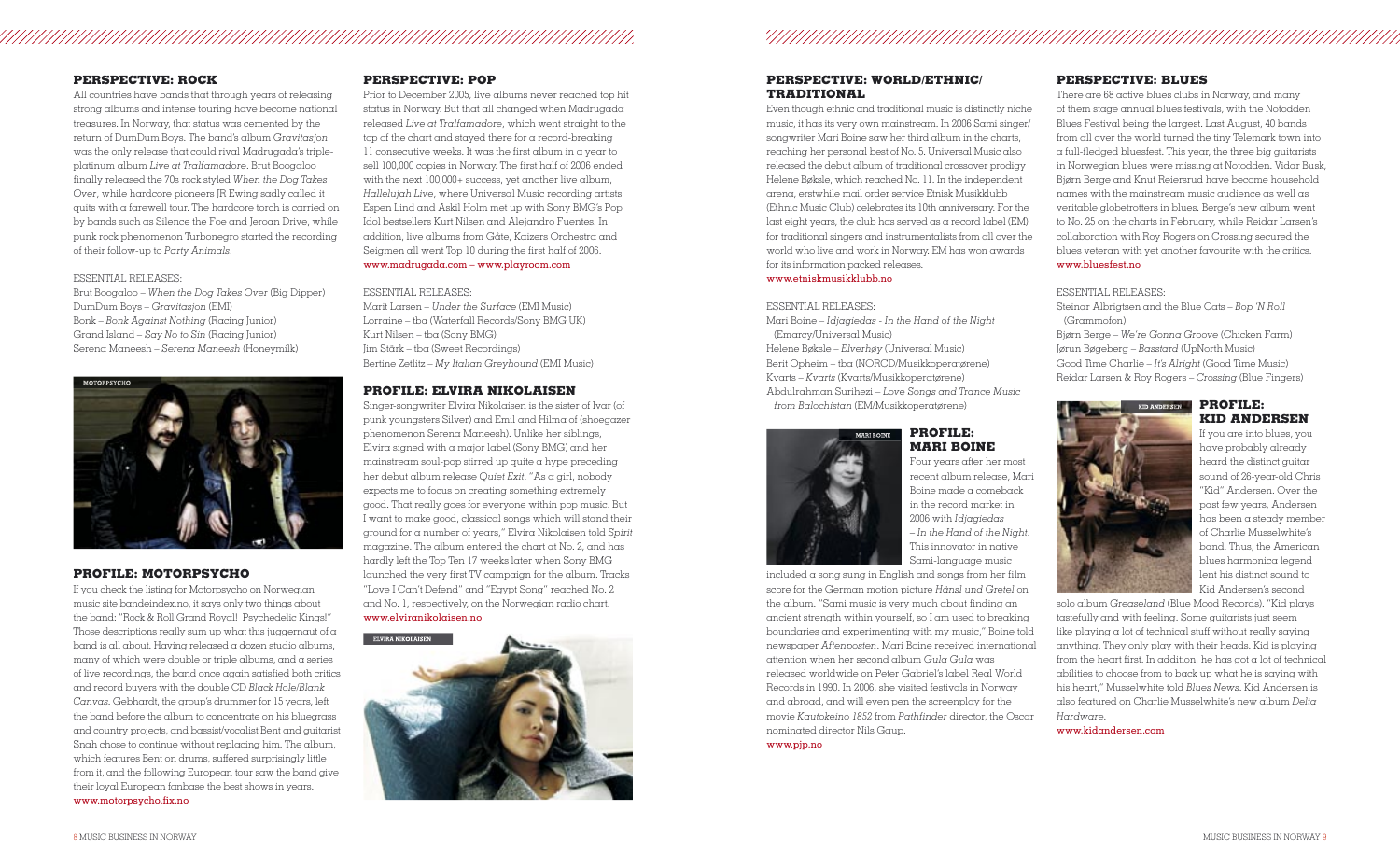#### **PERSPECTIVE: JAZZ**

Many Norwegian jazz labels are run by musicians. For more than 20 years, guitarist Jon Larsen and his Hot Club Records has collected, recorded and released a global roster of talents dedicated to the string swing legacy of Django Reinhardt. Karl Seglem made NORCD a hatching box for combinations of jazz and traditional music. Knut Værnes' label Curling Legs has been in the forefront of Norwegian jazz innovation for almost 20 years. Bugge Wesseltoft's Jazzland is celebrating its 10th anniversary. In addition, labels such as Resonant Music, Rune Grammofon, Ponca Jazz, Jazzaway Records, AIM Records, Bergland Productions and Petter Wettre's Household Records contribute to a wider Norwegian jazz market from the hands of jazz performers.

#### www.musikkoperatorene.no – www.musikklosen.no

#### ESSENTIAL RELEASES:

Close Erase – *Sport Rocks* (Jazzaway Records/ Musikkoperatørene) Solveig Slettahjell Slow Motion Quintet – *Good Rain* (Curling Legs/Musikkoperatørene) Susanna and the Magical Orchestra – *Melody Mountain* (Rune Grammofon) Tri Ò Trang – *Må* (Curling Legs/Musikkoperatørene) Wibutee – *Sweet Mental* (Sonne Disk)

#### **PROFILE: MATS EILERTSEN**

Bass man Mats Eilertsen was already a veteran

at the age of 29 when he released his solo debut album *Turanga* (AIM Records). The debut was named Album

of the Year 2005 by Japan's Jazz Magazine. In the spring of 2006 the second solo album *Flux* was released. Eilertsen's C.V spans recordings and touring with bands such as Solveig Slettahjell Slow Motion Quintet (Curling Legs), the Jacob Young Band, The Source and Parish (both on ECM), Food (Rune Grammofon), Håkon Kornstad Trio and Håvard Wiik Trio (both on Jazzland) and Dingobats (Jazzaway Records). Mats Eilertsen's own quartet features Parish drummer Thomas Strønen and saxophonist Fredrik Ljungkvist alongside Dutch cellist Ernst Reijseger. www.matseilertsen.com

## 

#### **PERSPECTIVE: METAL**

While commercial juggernaut Dimmu Borgir has taken most of 2006 off to gear up for the recording and release of its new album, veteran band Darkthrone returned with its punk inspired *The Cult is Alive*. Reviews for Darkthrone were ecstatic, while fellow metal colleagues Enslaved also achieved mainstream success with the prog-inspired *Ruun*. On the more hardcore-inspired part of the scale, Purified in Blood successfully mixed 80's thrash with hardcore on *Reaper of Souls*. More heavy and doomy than anybody else, Sahg also brought the best melodies to the table with its jaw-dropping debut *Sahg 1*, while Stonegard followed up the success of the *Black Album*-inspired *Arrows* with another album of straight forward metal.

#### ESSENTIAL RELEASES:

Satyricon – *Now, Diabolical* (Big Dipper) Enslaved – *Ruun* (Tabu) Purified in Blood – *Reaper of Souls* (Alveran) Darkthrone – *The Cult is Alive* (Peaceville) Sahg – *Sahg 1* (Regain)

#### **PROFILE: KEEP OF KALESSIN**

Norwegian hip-hop spent the first half of 2006 bouncing back from a disappointing 2005, especially sales wise. The duo Karpe Diem had a surprise radio hit with their summer anthem "Piano," while the album *Rett fra hjertet* (*Right from the Heart*) sold an impressive 8,000 copies in its first month of release. Karpe Diem's label mate Mira Craig toured festivals with her homemade brew of rap, R&B, dancehall and folk music, while Paperboys spent almost two months in the Top 10 with their retrospective collection *So Far, So Good*. In Bergen, Tiern & Lars geared up for their debut album, while underground collective A-laget created a huge buzz through myspace.com/alaget.

When Norwegian black metal giants Satyricon applied for  $\alpha$  new guitarist in 2000, more than 30 candidates were seriously considered for the job. Keep Of Kalessin boss and guitarist Obsidian C crushed the other hopefuls with immense pace and skill, and also secured the services of Satyricon drummer Frost for Keep Of Kalessin's EP *Reclaim*. Black metal fans could also enjoy the intense vocals of Mayhem legend Attila, but for the recording of *Armada* it was all about the talent of Obsidian C. He created an album superior to all other Norwegian black metal albums since the turn of the millennium. Keep Of Kalessin mixed the best elements from classic recordings by Emperor, Immortal and Mayhem, stirring it up with Obsidian C's raw, fast and evil guitar riffs, all set in an atmospheric and epic soundscape.

www.keepofkalessin.no



#### **PERSPECTIVE: ELECTRONICA**

In the late nineties, the Norwegian electronica scene was celebrated as the successor to the huge success of French pioneers Daft Punk, Cassius and Air. As expected, some acts (such as sales success Röyksopp and media darlings Annie and Erlend Øye) have enjoyed mainstream attention, while others have kept their focus on supplying quality to the underground. Lindström & Prins Thomas caused a sensation with debut album *L&PT*, which they themselves described as futuristic disco and universal boogie, while pioneers Biosphere once again delivered chilled and reflective ambient music on the CD version of *Dropsonde*. DJ Nils Noa continued to roam the globe with his hot and audience-friendly sets, while Todd Terje surprised everybody with his bossa-inspired remix of Michael Jackson's "I Can't Help It."

#### ESSENTIAL RELEASES:

Ralph Myerz & The Jack Herren Band – *Knives n' Loaded Guns* (Virgin/EMI) Bjørn Torske – TBA Lindstrøm – *A Feedelity Affair* (Feedelity Records) Friko – *The Journey to Mandoola* (C+C Records) Frost – TBA (Frostworld)

#### **PROFILE: RALPH MYERZ & THE JACK HERREN BAND**

Inside electronica trio Ralph Myerz & The Jack Herren Band is an electronic act with the soul of a stadium rock band. The band (consisting of beatmaster Erlend Sellevold, drummer Tarjei Strøm and percussionist Thomas Lønheim) produces music that is deeply-rooted in hip-hop and chillout beats, but its explosive live shows more often than not end up as tributes to the pyrocelebrating seventies version of Kiss. Having been signed to American indie label Emperor Norton for its two first albums, *Knives n' Loaded Guns* is the band's first outing for Virgin Records. Ralph Myerz & The Jack Herren Band was also the first band ever to clear a sample for the classic Norwegian rock track "Forelska i lærern" ("In Love With The Teacher" –  $\alpha$  huge Norwegian hit in the 80s), simply because composer Torstein Flakne thought the guys made it rock so hard. Not bad for a trio with two turntables and two drumkits.

www.myspace.com/ralphmyerz

#### **PERSPECTIVE: RAP/R&B**

#### ESSENTIAL RELEASES:

Karpe Diem – *Rett fra hjertet* (Bonnier Amigo) Mira Craig – *Mira Mira* (Homemade/Bonnier Amigo) Tungtvann – *Siste skanse* (C+C Records) Paperboys – *So Far, So Good* (AA/Bonnier Amigo) DJ Herkules – *Best of Backpack* – The Mixtape

#### **PROFILE: BIG ICE**

Few Norwegian artists apart from A-ha can lay claim to earning a gold album for their work on the American market. And few Norwegian business insiders actually know the name of Big Ice, who just received his first American gold trophy for his production duties on the Baby Bash album, *Tha Smokin Nephew*. Even though he has risen to American rap fame virtually unnoticed, Big Ice received his first gold album for his work on the first album from Norwegian pop/rap act Multicyde back in the nineties, but since then he has concentrated on the American market. He's working with Bay Area veteran Jay Tee on his new album *How the Game Go*, and has also given some beats to Portland crooner Arjay and underground rapper Cin'Atra from Seattle.

www.myspace.com/bigiceofdaplayboyfoundation





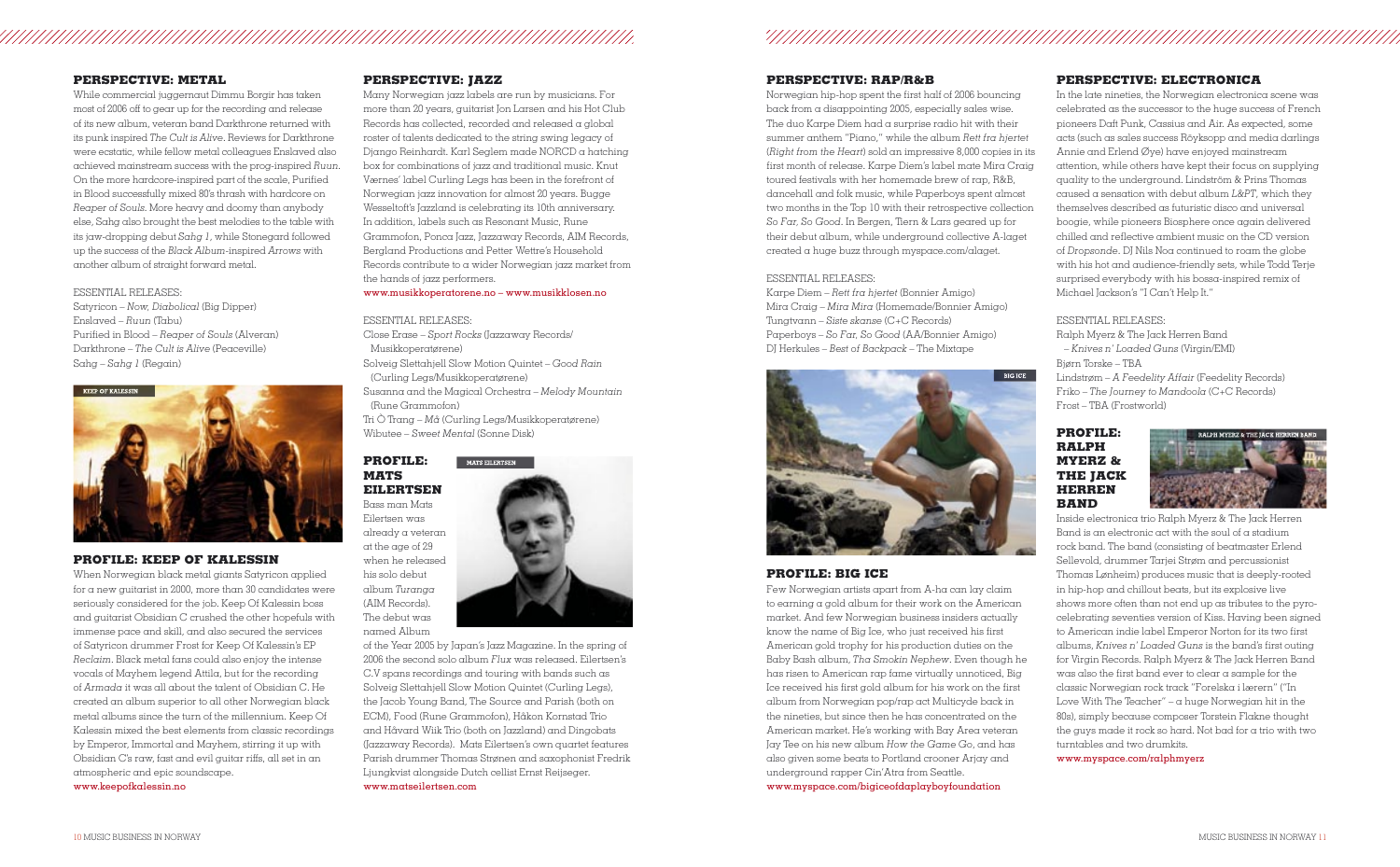## **THIS IS NORWAY NORWEGIAN TROPHIES 2006**

#### **NORWEGIAN CHARTS 2005**

NO. 1 AT THE NORWEGIAN CHARTS 2006 (26 FIRST WEEKS)

#### **ALBUM SALES CHART**

| ARTIST – TITLE                                         |  | <b>LABEL</b>               | <b>ORIGIN</b> | <b>NUMBER 1</b> |  |
|--------------------------------------------------------|--|----------------------------|---------------|-----------------|--|
| Madrugada – Live at Tralfamadore                       |  | (EMI Music)                | Norway        | 9 weeks         |  |
| Olsenbanden Jr. – På Cirkus (Soundtrack)               |  | (EMI Music)                | Norway        | 1 week          |  |
| David Gilmour – <i>On an Island</i>                    |  | (EMI Music)                | UK            | 1 week          |  |
| DumDum Boys - Gravitasjon                              |  | (Oh Yeah/EMI)              | Norway        | 6 weeks         |  |
| Bruce Springsteen                                      |  |                            |               |                 |  |
| - We Shall Overcome, The Seeger Sessions               |  | (Sony BMG)                 | <b>USA</b>    | 3 weeks         |  |
| Tool - 10,000 Days                                     |  | (Sony BMG)                 | <b>USA</b>    | 1 week          |  |
| Red Hot Chili Peppers - Stadium Arcadium               |  | (Warner Music)             | <b>USA</b>    | 1 week          |  |
| Mark Knopfler, Emmylou Harris                          |  |                            |               |                 |  |
| - All the Roadrunning                                  |  | (Universal Music)          | <b>USA</b>    | 2 weeks         |  |
| Espen Lind, Kurt Nilsen, Alejandro Fuentes, Askil Holm |  |                            |               |                 |  |
| - Hallelujah Live                                      |  | (Universal Music/Sony BMG) | Norway        | 2 weeks         |  |
|                                                        |  |                            |               |                 |  |

#### **SINGLES SALES CHART**

| Madrugada ft. Ane Brun – "Lift Me"                            | (EMI Music)       | Norway     | 3 weeks |
|---------------------------------------------------------------|-------------------|------------|---------|
| Madonna – "Hung Up"                                           | (Warner Music)    | <b>USA</b> | 1 week  |
| DumDum Bovs — "Enhiørning"                                    | (Oh Yeah/EMI)     | Norway     | 3 weeks |
| Marit Larsen – "Don't Save Me"                                | (EMI Music)       | Norway     | 5 weeks |
| Grandiosa - "Respekt for Grandiosa" (Whistle & Hum/Universal) |                   | Norway     | 8 weeks |
| Mary J. Blige ft. U2 - "One"                                  | (Universal Music) | <b>USA</b> | 1 week  |
| Aleksander Denstad With – "A Little Too Perfect"              | (Sony BMG)        | Norway     | 4 weeks |
| Ravi – "Ås to i Osilo"                                        | (Sony BMG)        | Norway     | 1 week  |

#### **HIT 40 AIRPLAY CHART (MUSIC CONTROL NORWAY)**

(NORWAY'S EQUIVALENT TO THE GRAMMY) www.spellemann.no

| Madonna – "Hung Up"                   | (Warner Music) | <b>USA</b> | 2 weeks |
|---------------------------------------|----------------|------------|---------|
| Madrugada ft. Ane Brun - "Lift Me"    | (EMI Music)    | Norway     | 3 weeks |
| Robbie Williams - "Advertising Space" | (EMI Music)    | UK         | 3 weeks |
| Marit Larsen – "Don't Save Me"        | (EMI Music)    | Norway     | 6 weeks |
| Madonna – "Sorry"                     | (Warner Music) | <b>USA</b> | 3 weeks |
| Elvira Nikolaisen - "Egypt Song"      | (Sony BMG)     | Norway     | 4 weeks |
| Marit Larsen – "Under the Surface"    | (EMI Music)    | Norway     | 5 weeks |

(Sales figures as of 1 July; figures marked \* were very recent releases as this magazine went to print)

The Alarm Award: Sofian (C+C Records) Song of the Year: "The Kids are on High Street" – Madrugada (Virgin/EMI) Live Act of the Year: Purified in Blood (Tuba) Newcomer of the Year: Mira Craig (Homemade Records)

| <b>DOUBLE PLATINUM</b> (80,000+ shipped units)               |          |
|--------------------------------------------------------------|----------|
| Madrugada - Live at Tralfamadore (Virgin/EMI)                | 140.000  |
| Espen Lind, Kurt Nilsen, Aleiandro Fuentes, Askil Holm       |          |
| - Halleluiah Live (Universal Music/Sony BMG)                 | 109.000* |
|                                                              |          |
| <b>PLATINUM</b> (40,000+ shipped units)                      |          |
| DumDum Boys - Gravitasjon (Oh Yeah/EMI)                      | 69,000   |
| Henning Kvitnes - Ut av veggen (Scandicana/Bonnier Amigo)    | 40.000   |
|                                                              |          |
| $GOLD$ (20,000+ shipped units)                               |          |
| Maria Mena - Apparently Unaffected (Sony BMG)                | 39.000   |
| Elvira Nikolaisen - Quiet Exit (Sony BMG)                    | 34.000   |
| Ravi - Kjøpr gitar (Sony BMG)                                | 30.500*  |
| Div art - Idol 2006 (Sony BMG)                               | 30.000   |
| Hellbillies - Røta - De beste (Warner Music)                 | 29.500*  |
| Di Derre - Di Beste med (Universal Music)                    | 28.000*  |
| Marit Larsen - Under the Surface (EMI Music)                 | 25.000   |
| Minor Majority - Reasons to Hang Around (Big Dipper Records) | 20.000   |
|                                                              |          |

#### **NORWEGIAN AWARDS 2006**

#### **SPELLEMANN AWARD 2006**

#### **General Awards:**

Spellemann of the Year: Madrugada (EMI Music) Hit of the Year: Madrugada & Ane Brun – "Lift Me" (EMI Music) Music Video of the Year: Robert Post – "Got None" (Universal Music) **Honorary Award: Terje Rypdal (ECM)** Trade Special Mention Award: Jan Paulsen (FONO) Trade Special Mention Award: Sæmund Fiskvik (IFPI Norway)

#### **Album Awards:**

Pop Album, Male: Robert Post – Robert Post (Universal Music) Pop Album, Female: Ane Brun – A Temporary Dive (Determine Records/V2) Pop Album, Group: Röyksopp – The Understanding (Wall of Sound/Virgin/EMI) Rock: Madrugada – The Deep End (EMI Music) Metal: Audrey Horne – No Hay Banda (Tuba) Rap/Rnb: Paperboys – When Worlds Collide (Bonnier Music) Electronica: Alog – Miniatures (Rune Grammofon/ECM) New Artist: Marthe Valle - It's a Bag of Candy (Grammar Records/MBO) Blues: Kåre Virud Band – Ild og vann (Bluestown Records/MBO) Country: The Respatexans – Shine On (MW Records) Dancing Orchestra/Schlager: Ole Ivars - Vi tar det tel manda'n (Tylden & Co.) Folk: Vamp – *Siste stikk* (Maiorstudio/Musikkoperatørene) Children: Geirr Lystrup – Sangen om Yebo (Juni/Kirkelig Kulturverksted) Traditional Music: Sigrid Moldestad, Einar Mjølsnes, Håkon Høgemo – Gamalnymalt (NORCD) Jazz: Hans Mathisen – Quiet Songs (Curling Legs/Musikkoperatørene) Classical: Leif Ove Andsnes - Rachmaninov: Piano Concertos 1 & 2 (EMI Classical) Contemporary: Nils Henrik Asheim – 19 March 2004, Oslo Cathedral (Fabra Records) **O**pen Category: Nils Petter Molvær – ER (Sula Records)

#### **ALARM AWARDS 2006**

Nominees are decided by the votes of 60 music journalists, and winners are decided 50 percent by the journalists and 50 percent by votes from the public. www.alamrprisen.no.

#### **General Awards:**

#### **Album Awards:**

- Rock: Madrugada The Deep End (Virgin/EMI)
- Pop: Ane Brun A Temporary Dive (Determine/V2)
- Metal: El Caco The Search (Black Balloon)
- Rap: Paperboys When Worlds Collide (Bonnier Amigo)
- Open Category/Electronic: Cloroform Cracked Wide Open (Kaadarec)
- Club: Röyksopp The Understanding (Wall Of Sound/EMI)
- Jazz: Shining In the Kingdom of Kitch You would be a Monster (Rune Grammofon/ECM)

#### **NORDIC MUSIC AWARDS 2005**

The second pan-Scandinavian awards show NMA was held in Copenhagen, Denmark on 29 October, 2005. Nominees are decided by sales figures, while winners are decided by votes from the public.

#### **Best Norwegian Artist:**

Madrugada (EMI Music)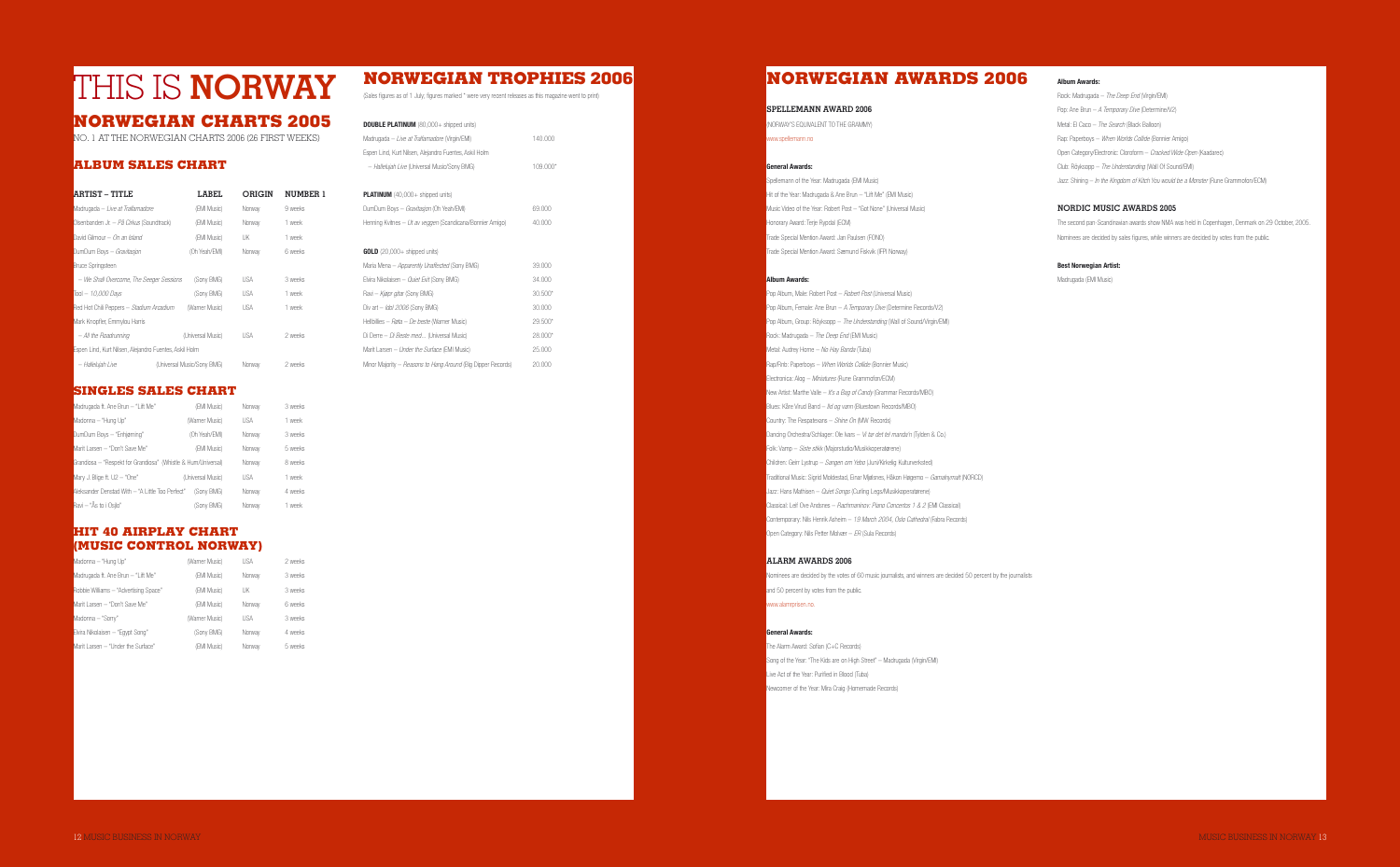#### **RECORD SALES 2006**

(Source: IFPI Norway)

#### ALBUM SALES 2006 AS OF 31 MAY (DISTRIBUTOR VALUE IN MNOK):

A huge number of fourth quarter 2005 releases clogged the record market. An overloaded release schedule of international artist top products created an early 2006 rush of return shipments from the largest record store chains and the wholesalers.

A frustrating lack of big international releases in the first quarter of 2006 added to a bad effect on statistic figures. At the same time the sales of Norwegian artist releases set new records month by month.

"Norwegian music has become so extremely good and exiting that something else automatically becomes less interesting – namely international artists," says Managing Director Torstein Syvertsen of record store chain Musikkverket.

Finally, in mid-April the Norwegians got some competition, and by the end of May, local albums were down 3 % year-to-date. However, this was prior to big releases from key Norwegian artists such as Ravi, Paperboys and Hellbillies.

#### **MADRUGADA** landed

As with most of Western Europe, the Norwegian record market suffered a dive in multi-artist compilation sales. As the first true victim of the growing download music market, multi-artist album sales were down 47.6 %, which left an artist album decrease of only 2.5 %. By the end of May 2006, overall album sales were down 9.4 % from 2005 figures.

> three Spellemann Awards, two Alarm Awards and a Nordic Music Award for *The Deep End*. Starting off in December 2005, the band's live album *Live at Tralfamadore* went triple platinum and spent 11 consecutive weeks on top of the chart, backed by the duet single "Lift Me" featuring Ane Brun, which topped both single and airplay charts. (Photo: Autumn De Wilde/Virgin Records)

**MARIT LARSEN**, formerly of M2M, made a smashing solo debut with the single "Don't Save Me," which spent six weeks on top of Music Control Norway and five weeks on top of the singles chart. Her second single, the album title track "Under the Surface" was holding on to the top of the airplay chart for the fifth week as this magazine went to print. (Photo: Stian Andersen)



**RAVI** follow up his double platinum selling album *Den nye arbæidsdagn* with *Kjøpr gitar* (Sony BMG) released late June, already on its way towards platinum.

#### **SOFIAN BENZAIM** was

awarded the big Alarm Award and scholarship. The 24-year-old Algerianborn talent from Oslo was met with rave reviews, which hailed Sofian as the great hope for modern soul music. His debut album *This is Sofian got two* weeks in the charts peaking at No. 11.



#### RECORD SALES 2006 AS OF 31 MAY (IN 1,000 UNITS):

Record sales and legal download sales alike show a strong surge towards alternative music for dedicated music collectors, such as Minor Majority and Tool, and music for a grown-up audience, such as Johnny Cash and Bruce Springsteen.

"Only music for a grown-up audience reaches our local Top 20 chart. The music young people listen to nowadays is not seen on the chart," says independent record store owner Miklos Patai.

Record companies relying on traditional hit artist releases suffer, which – together with the drop in multiartist compilation sales – results in the multinational distributors making up more than the total decrease in record sales.





#### **THIS IS NORWAY:**

| Population:                                                   | 4.6 million                                                |  |
|---------------------------------------------------------------|------------------------------------------------------------|--|
| Capital:                                                      | Oslo                                                       |  |
| Currency:                                                     | $NOK 100.00 = EUR 12.72 = USD 16.18$                       |  |
| Gold Trophy:                                                  | 20,000 album units, 5,000 single units                     |  |
|                                                               | Platinum Trophy:   40,000 album units, 10,000 single units |  |
| (Currencies at June 2006 exchange rates, source: Norges Bank) |                                                            |  |

Approximate regular prices: CD album: NOK 160.00 = EUR 20.36 = USD 25.89 CD single (2 track CDs): NOK 30.00 = EUR 3.82 = USD 4.85 Track download: NOK 9.00 = EUR 1.15 = USD 1.46 DVD movie: NOK 175.00 = EUR 22.26 = USD 28.32

**DUMDUM BOYS** made a highly-anticipated comeback with *Gravitasjon* (Oh Yeah/EMI), which topped the chart for six weeks and was the first Norwegian 2006 release to go platinum.

(Photo: Stian Andersen)

#### **ASKIL HOLM, ALEJANDRO FUENTES, ESPEN LIND AND KURT**

**NILSEN** picked up their guitars at Playroom Management's Christmas party. One thing led to another, and after a sold out tour with Leonard Cohen's "Hallelujah" as the quartet's anthem, popular demand made *Hallelujah Live* the fastest selling album ever in Norway from an initial shipment of 28,000 to 100,000 in just two weeks time.